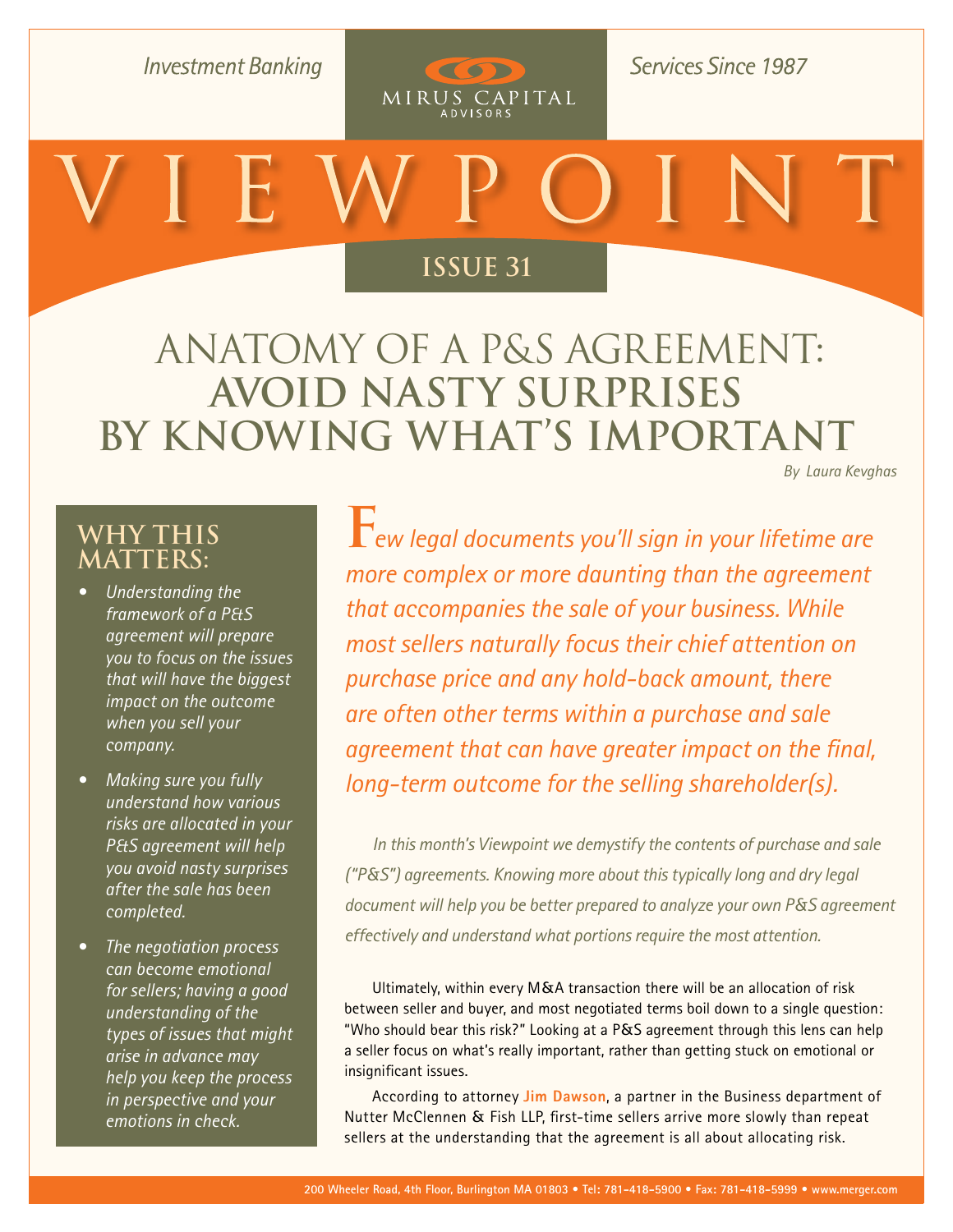"Issues about their company become very personal," he says of first-time sellers. "The concept of economic risk allocation is more difficult for them to grasp."

**[Harold Leach](http://www.lextranet.com/smartteam/principals.html)** has been through the P&S process

both as an attorney advising clients and then as co-founder of **[Lextranet®](http://www.lextranet.com/)**, a leading provider of hosted litigation support software that was sold last year to **[Merrill Corporation](http://www.merrillcorp.com/)** in a deal in which Mirus served as Lextranet's advisor. "I remember having a sense that this was different from the business side than from the attorney's side," he says. "Much of that difference was that we were focusing more on the business terms, and I had a much deeper understanding of those than I did when I was an attorney."

"As an attorney, I had clients who didn't want to read the documents they were signing and I had others who did," adds Leach, who now serves as a senior vice president with Merrill. "You're better off making an effort to understand the major issues, and hopefully your lawyer can explain them to you. If you don't try to understand them, you run the risk of a nasty surprise later."

What issues are most critical in a P&S agreement is highly situational. Some issues that are of paramount importance in one transaction may have little significance in another. For example, intellectual property can be a huge issue for some companies and barely worth talking about for others. This variability makes it difficult to give generic advice on where to focus one's attention in a P&S negotiation.

Most often, the buyer's lawyer produces the first draft of the P&S and sends it to the seller's lawyer. Leach felt that the P&S drafted by Merrill Corporation was reasonably balanced. "It was not a one-sided document, and I think that reflects the fact that they wanted to do the deal and they wanted to be reasonably fair about it," he says. "They didn't want to do anything risky, but by the same token they didn't want to be obnoxious."

Still, the sides held differing views on several key points. "We argued over the period of the escrow," he says. "They wanted two years and we wanted one year and so we came down in the middle at 18 months. We also dickered about what was the appropriate period in which we had to collect the receivables. We wanted a longer period and they wanted a shorter period and we compromised."

#### **Inside a P**&**S Agreement**

Here's a look at the key components of a typical P&S agreement:

**• Form of agreement:** Will the buyer be purchasing the stock in the company or the assets of the business? This

*What issues are most critical in a P&S agreement is highly situational. Some issues that are of paramount importance in one transaction may have little significance in another.*

decision typically carries tax and liability ramifications, and it is not unusual for sellers to prefer to sell stock while buyers prefer to buy assets. Also, some corporate entities don't lend themselves to certain types of transactions (e.g. it's often tax-

inefficient to buy assets from a C-corporation).

**• Purchase price and form of consideration:** This is where first time sellers often focus the bulk of their attention. It addresses topics such as how much the buyer will pay, when will it be paid, in what form (cash, promissory note, buyer's stock, earn-out), how much will be held in escrow (an account into which the buyer deposits a portion of the deal consideration as an initial source of recovery if something goes wrong) and for how long, and what factors will trigger an adjustment in the purchase price at or after closing (e.g. working capital surplus or deficit). -

In a **[study done by the law firm of WilmerHale](http://www.wilmerhale.com/files/upload/2008_MA_report.pdf)**, among 33 transactions done in 2007, the shortest escrow period was six months and the longest was 60 months. Twelve and eighteen months tied as the most frequent length of the escrow among the study group.

In that same study, WilmerHale found that 39 percent of deals had an earn-out and 61 percent did not. With the volatility of the stock market and a weakening economy, valuations have come down somewhat from the top of the market in 2007. When a buyer and seller can't come to an agreement on price, an earnout structure is a common technique for bridging the gap. But sellers should be wary of earn-out structures where the "target" is based on a metric that is easy to manipulate – such as earnings. Earn-outs that are based on revenue or some other element of performance that is easily measured tend to be more successful, and less contentious.

**• Representations ("reps") and warranties:** What is the seller telling the buyer about the business, which, if proven false, will give the buyer the right to go after the seller for breach of contract? This is the longest and most potentially mindnumbing part of the agreement, often running 20 pages or more with between 20 and 40 subsections, each addressing a separate topic. Lengthy paragraphs discussing arcane topics such as accounting standards, compliance with employee benefit laws, taxes, and ownership of stock, are almost certain to cause your eyes to glaze over. But most lawyers view this as the heart of the agreement because it establishes the bounds of the parties' obligations to one another.

If you do not "rep to" a particular assertion of fact (i.e., represent that the assertion is true), the buyer has no recourse if the converse turns out to be true. For example, if a business has been notified that one of its key customers intends to switch suppliers, and the buyer doesn't require the seller to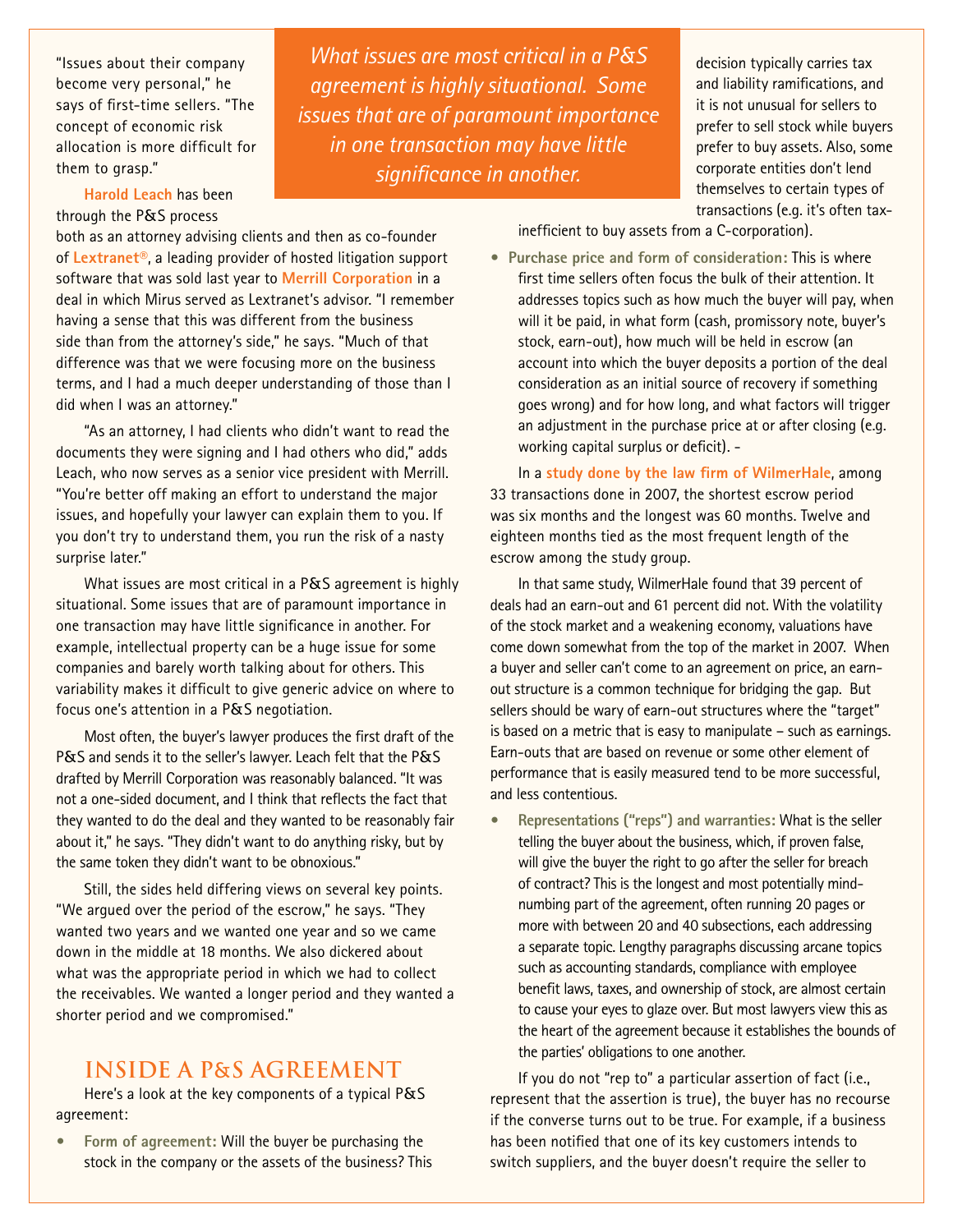represent that no such notifications have been received, the customer can stop buying from the business, and the buyer may not be able to assert any claim against the seller.

One commonly identified subset of representations is the group of so-called "fundamental reps," which usually include incorporation, title to assets, capitalization, and ownership of stock. Buyers typically reserve more drastic remedies for themselves if these fundamental reps turn out to be false than if less critical reps prove to be false.

Reps relating to tax and environmental issues sometimes are deemed as fundamental, or are at least subject to different dollar caps (limitations on the seller's liability) and survival periods. The survival period stipulates how long the buyer has a right to sue the seller if a rep turns out to be false. Like everything else, this is an allocation of risk. After the passage of a certain amount of time, sellers want to know that they're off the hook, and by that time buyers should be able to determine what's true and what's not. In the WilmerHale study,

most survival periods were between 12 and 18 months.

**• Indemnification:** How much can the buyer recover from the seller for a breach of a rep? Is the buyer limited to the amount retained in escrow at closing, 10 percent of the purchase price, or even 50 to 100 percent of the purchase price? This is an area that lawyers pay a lot of attention to, as should sellers.

In the 2007 deals studied by WilmerHale, 97 percent of the transactions had caps on the indemnification obligations. Seventy-

eight percent limited the cap to the escrow, 9 percent limited it to the purchase price, and 97 percent included exceptions to these limits [see pie chart]. Generally, the exceptions were for fraud and willful misrepresentation.

Sometimes, there are different caps for different reps: 100 percent of the purchase price (or even unlimited indemnification) for breach of fundamental reps, tax, environmental, etc., and lower limits for less "critical" reps.

Indemnification provisions often contemplate the concept of a "basket," which refers to the dollar amount a claim needs to exceed for the buyer to be entitled to recover the amount from the seller. If a claim (or group of claims) is too small, the parties will typically agree that it isn't worth fighting over.

**• Timing of closing, pre-closing matters and closing conditions:** There are two ways to stage an M&A transaction: a "simultaneous sign-and-close" or a "deferred closing." In a simultaneous sign-and-close, the parties negotiate the P&S agreement in parallel with the completion of their due diligence, and in a single sitting, they sign the P&S agreement, close the

transaction, and wire the money. This is often (but not always) more favorable for sellers, who aren't bound to the buyer until the last minute.

In a deferred closing, the parties sign a P&S agreement and then complete their due diligence between signing and closing. Buyers sometimes prefer this approach because it allows them to lock up the seller before completing the due diligence process, and the buyer can always walk away if the due diligence doesn't pan out.

In the case of a deferred closing, the P&S agreement needs to address certain often-contentious matters that don't arise in a simultaneous sign-and-close. These include:

➤ How the seller's business will be conducted prior to closing – can the seller hire and fire employees, issue stock options, incur capital expenditures?

➤ What conditions need to be satisfied for the buyer to be obligated to consummate the purchase. Typically, the most contentious of these closing conditions is the so-called

materially adverse change (MAC) clause (sometimes called a material adverse event or MAE clause): how disastrous an event has to befall the

business for the buyer to be relieved of its obligation to close the deal?

In the WilmerHale study, 97 percent of the deals included a MAC in favor of the buyer and 44 percent included a MAC in favor of the seller. Also, 91 percent of the time, the MACs in favor of the buyer contained specific exceptions, which mostly related to general industry and economic conditions.

> $\blacktriangleright$  If one or the other party walks away, is there a break-up fee? Sellers often want breakup fees to protect them from the

disruption and expense of a failed process, as well as to assess the buyer's seriousness about the deal, but breakup fees to sellers are extremely rare in private-company sales.

**• Covenants:** What promises do the parties make to one another about their conduct after the closing? This section typically includes non-competition, confidentiality and publicity, cooperation, and any ongoing business relationship between the parties or employees.

Some of these topics can get personal for sellers. "In every deal there is something that gets personal," says Dawson. "One often overlooked issue in this regard is the length and scope of the non-compete and the employment agreement. Most sellers think they will be able to work for the buyer for much longer than most sellers will actually want to. Successful buyers go in and get the sellers to fall in love with them. They establish a good relationship and a lot of sellers think, 'I can work for these guys going forward.' But there are very few sellers who will be happy to work long-term with the buyer running the seller's company. In fact, most of them have to grit their teeth

 $3%$ 

NO CAP

78% **ESCROW** 

 $10%$ 

**IASI** 

Caps on seller's indemnification obligations Source: WilmerHale 2008 M&A Report